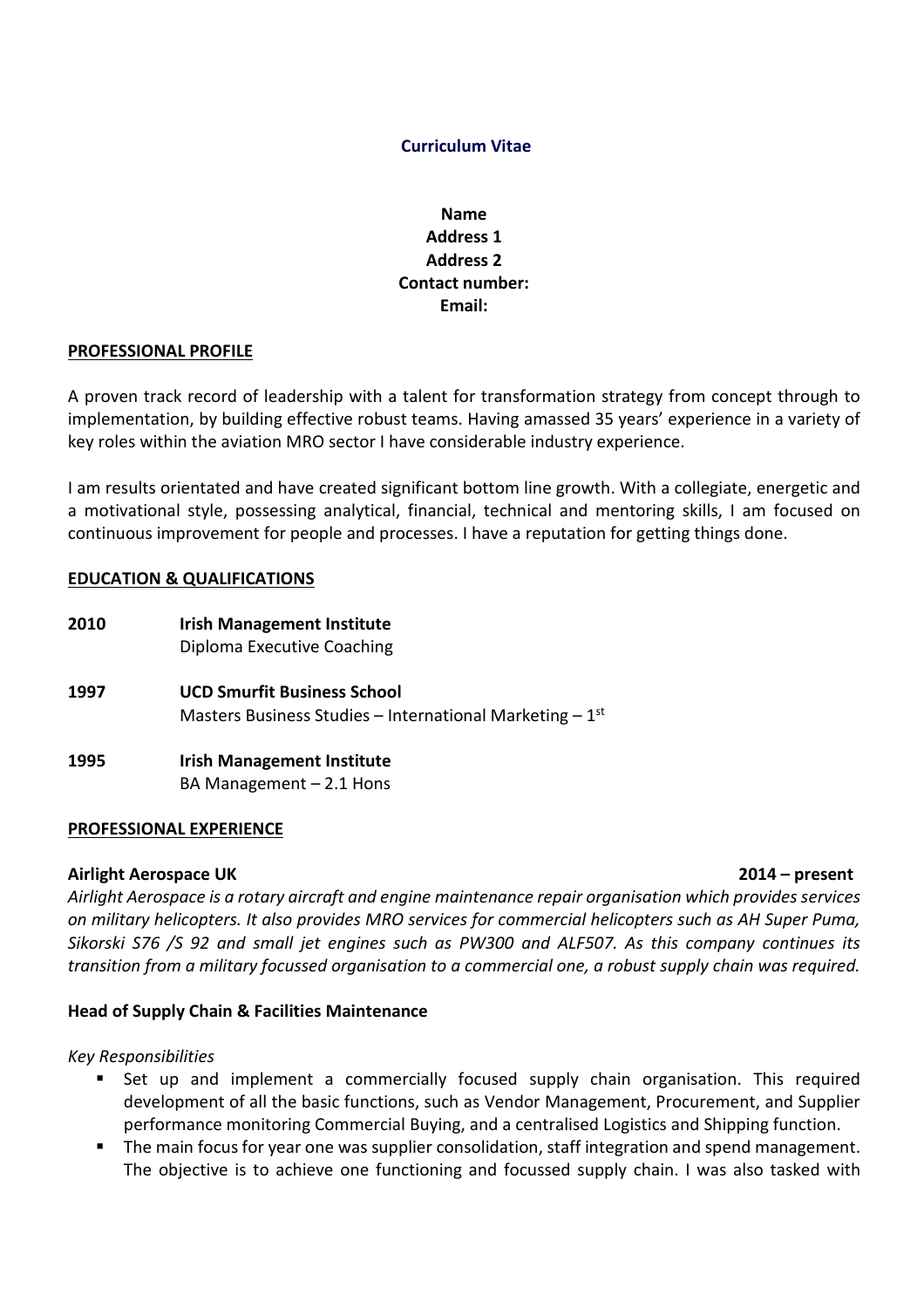identifying in detail the SG&A indirect spend of £29M and work on its reduction for 2015 by 10%. This has been achieved.

## *Key Achievements*

- Restructuring the organisation and achieving a 15% reduction in staff.
- Set up new supply lines for 2 different aircraft
- Reduction of over £ 2M in overhead costs by negotiating new and more favourable contracts and terms.
- Produced a presentation on each SG&A spend items and developed plans for cost reduction.
- Re-defined the relationship with a key supplier by re-negotiating the HMF agreement (ALF502/507)
- Hired the right staff for the new businesses being developed.

# **Airlight Aerospace 2012- 2014**

# **Asset Manager (Start up of New Lease Company for Super Puma helicopters)**

# *Key Responsibilities*

- I was a key contributor during the start-up of a new leasing division of AirCat Helicopters through their newly acquired MRO Airlight. Aircat Helicopters had acquired 11 used helicopters from a leaser and planned to lease them to first time operators i.e. compete with the Russian Mil machines. Nine aircraft were to be leased and two aircraft were to be cannibalised for their components which would be used to support the leased aircraft through Power-by-the-Hour agreements.
- My task was to set up the control organisation for these aircraft to provide technical support, logistics support, and to engage Parts technical services and a CAMO to manage the fleet. I travelled extensively to achieve this, e.g. South Africa, Canada, Australia, USA, Peru, France, UK.

# *Key Achievements*

- Recovered over 400 units from the donor aircraft and ensured they became serviceable and ready to support the power by the hour agreements as tasked.
- Set up and maintained aircraft technical and engine records.
- Engaged and managed the CAMO and Parts organisation.
- Negotiated successful agreements to lease aircraft to high profile companies in Afghanistan and Australia
- Successfully recovered three aircraft from South America after significant difficulties and eventual default by a customer there.

# **2012**

*KASE was based in Montreal, Canada. This company was a significant MRO with extensive capabilities on airframes, components and engines.*

# **Consultant**

# *Key Responsibilities*

 They initially contacted me for assistance as they were struggling with WIP issues and had been building up massive surplus inventories. Their VP Supply Chain asked that I visit there and produce

**KASE 2011 –**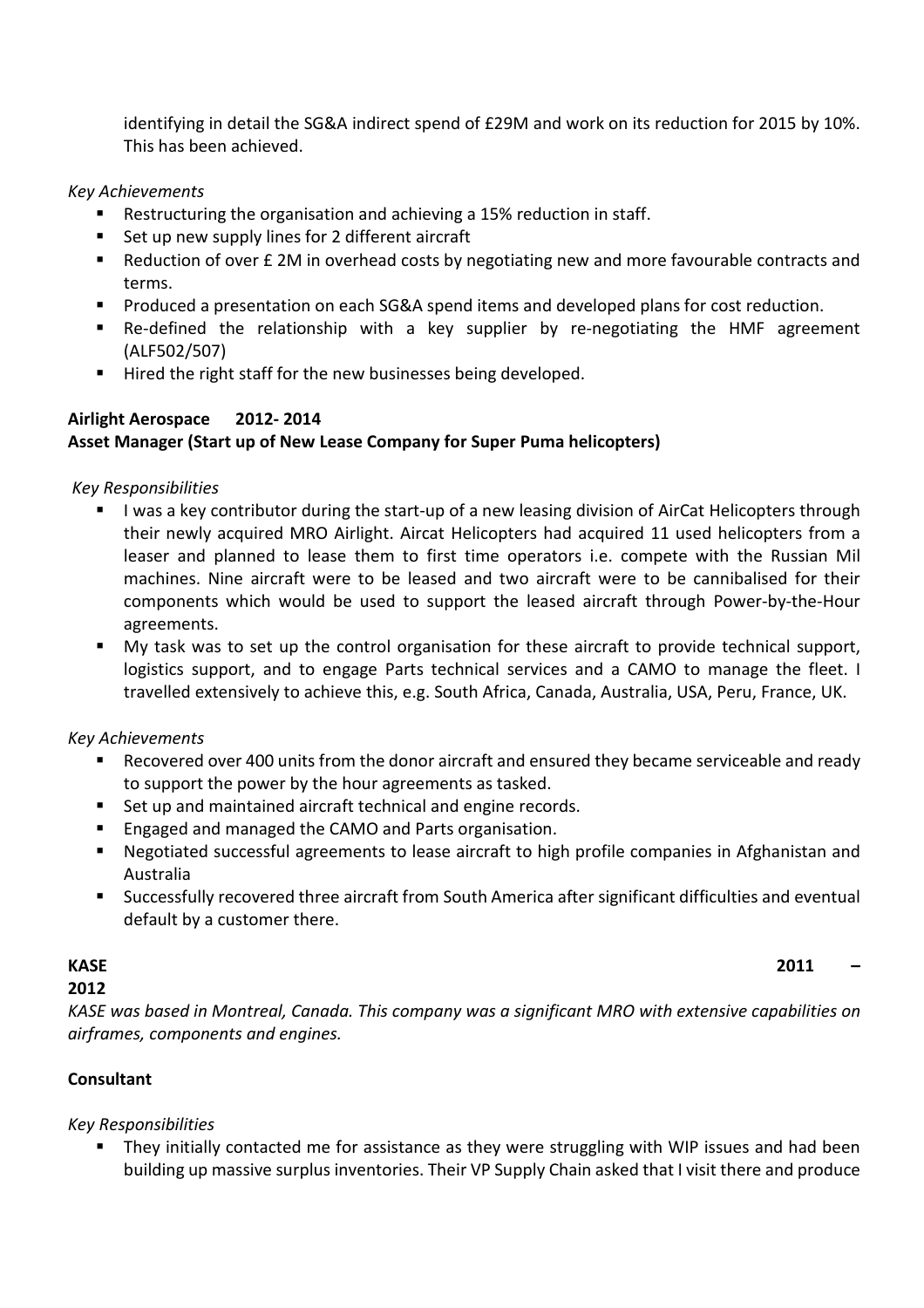a 'white paper' by way of a situational analysis. I ended up accepting a year-long assignment and completed a number of projects to address the issues.

- *Key Achievements*
	- I helped reduce the inventory of CAN\$12M by twenty-five per cent through better usage and profitable disposition of surplus stock.
	- I I set up a material sales and trading unit to dispose of surplus and leverage their volume discount
	- A complete reorganisation of material planning and procurement through better IT usage.
	- Restructured their operations business and assigned material P&L responsibility to Ops Managers.

### **Ireland Airspace 2008 – 2011 Head of Commercial Services**

## *Key Responsibilities*

- I was a key member of a five-person team set up by the Chairman of Ireland Airspace which established a new aircraft and component maintenance business in Dublin
- My role involved setting up and growing the commercial organisation, a supply chain and the business development department. This was a very interesting challenge as we literally started with empty hangars and workshops. We were successful. After two years, the business had a turnover in excess of €15M.Today it thrives on turnover of over €40M

## *Key Achievements*

- Developed and implemented new working arrangements for a low-cost MRO
- Negotiated and sign off on a successful contact with an aircraft manufacturer for overhaul of New Gen Landing Gears
- Negotiated and sign off with a major supplier on support for the New Gen APU business.
- Won contracts from Irish airlines for Heavy Maintenance on their A320 fleet
- Set up and staffed the commercial and business development sections
- Set up the Supply Chain and Stores Logistics functions
- Grew the revenue figure from zero to over €15M within the first 18 months of operation.

# **AB Technical Ireland 2004 – 2008**

# **Vice President Component Services**

- In this role I led three key business divisions through a period of considerable change and growth.
- With a management team of six and a total team of over 300 persons, I achieved a turnover of over €50m per annum with an EBIT of 10%.
- My key organisational challenge was to formulate and implement a strategy to grow the APU and Landing Gear business by 50%.
- Success was achieved through implementation of Lean Manufacturing techniques which reduced our costs by 30% establishing a sustainable competitive advantage.
- Success was copper fastened by concluding long term business agreements with an aircraft manufacturer as a preferred supplier of landing gears services and by developing a relationship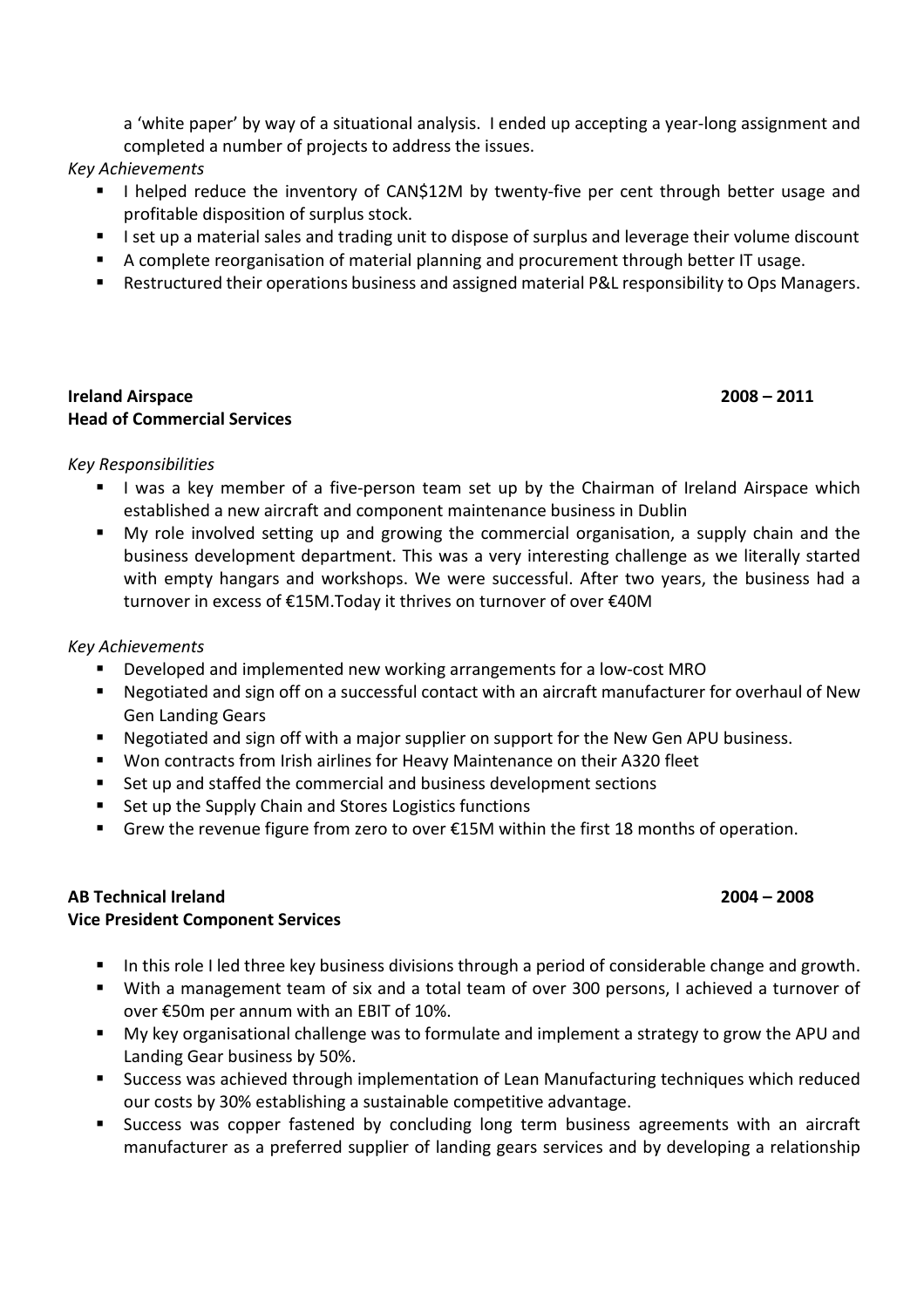with suppliers resulting in the installation of an upgraded APU Test Cell and specialist material supply chain agreement.

*Key Achievements* 

- *Developed a business case to invest \$20m to introduce New Generation capability for the Irish entity.*
- *Procured Quantity 4 sets of New Gen B737 Landing Gears*
- *Procures Quantity a new Gen Test Cell for APU's and acquired spare 131-9B units*
- **Acquired all the necessary tooling/ training and equipment to successfully introduce New Gen** *capability on B737 Landing Gears as well as 131-9 and 331-350 APU's in Dublin.*

#### **Ireland Airspace UK 2002 – 2004 Vice President Material Solutions**

### *Key Responsibilities*

- I was appointed by the CEO to lead a team of 600 people and was responsible for Component Workshops, Materials Services and Commercial Services culminating in the management of all rotable assets. The number of assets was approximately 25,000 components which serviced a fleet of over 250 aircraft.
- My strategy was to maximise the usage of the rotable asset pool as the company was being prepared for floatation or a trade sale. I eventually achieved an EBIT of 15% which contributed positively to the organisation and supported a successful trade sale to AB Technical (Switzerland) in 2004.

## **Ireland Airspace Ireland 1999 – 2002 Group Logistics Manager**

**I** was appointed to lead a group wide logistics organisation of 150 people who were tasked with operating technical stores, shipping and logistics function. Championing Lean techniques, my team was able to reduce component turnaround time by up to 30% which added considerably to the bottom-line results of the company.

## **Ireland Airspace Denmark 1998 – 1999 Manager of the Post Merger Integration**

- **IF** In 1998 Ireland Airspace acquired a European company which had bases in Denmark, Sweden, Spain and the UK with many different work cultures.
- I successfully navigated every part of the organisation to ensure on-time implementation of the Post Merger Strategy objectives.

### **Air Dublin 1994 – 1998**

### **Commercial Manager Base Maintenance**

I was responsible for ensuring that we delivered all aspects of the contract terms for the customers aircraft. I developed the Gantt chart detailing all critical paths and assigned the necessary manpower to the assigned work zones. Man- Hours spent and tasks accomplished were reported